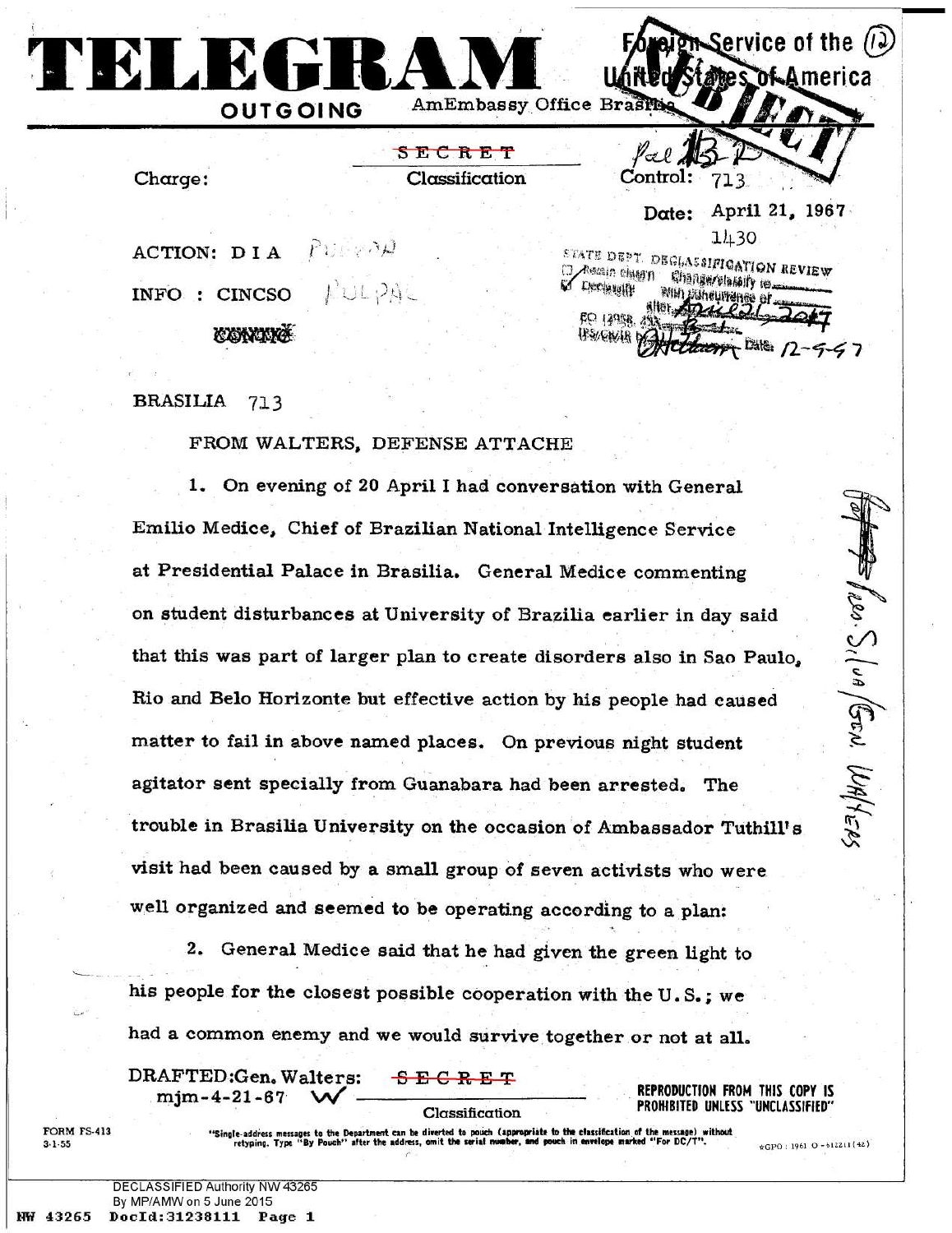**Foreign Service of the United States of America** 

 $\overline{\mathbf{2}}$ 

**TELEGRAM**

**S E C R E T**

Charge: Classification Control:

Date:

**3. He said that foreign agitation was increasing and that he was taking steps so he could keep track of all foreigners entering and leaving Brazil. He said that this agitation being formented abroad was making it imperative for him to start organizing stations of the SNI abroad. The Brazilians had almost no experience in this and he was going to ask for U.S. help to get these going. I commented that this type of thing cost a lot of money. He agreed but said that he was quite confident that he could get the money. He said that the funds for his agency which appeared in the Federal Budget were a mere smoke screen and his much larger funds came from diversions** from other appropriations. General Medice said recent guerilla **attempt in Serra de Caparao in Brazil should serve to discourage guerrillas even further. They had been unable to get any support guerrilla** from the local population and this was essential to keep any/**guerika movement going. He expressed considerable concern however about activities of guerrillas in Bolivia.**

**4. General Medice said that he was reporting to President that latter enjoyed unusual and united support from Armed Forces at present and this area was extraordinarily calm. Opposition in Congress was**

**E C R E T REPRODUCTION FROM THIS COPY IS** Classification PROHIBITED UNLESS "UNCLASSIFIED"

FORM FS-413 " Single-address messages to the Department can be diverted to pouch (appropriate to the classification of the message) without 3-1-55 retyping. Type " By Pouch" after the address, omit the serial m»bcr, and pouch in «»«lope marked " For DC/T" . 4Gpo. 19f>1 0 \_612211 (42)